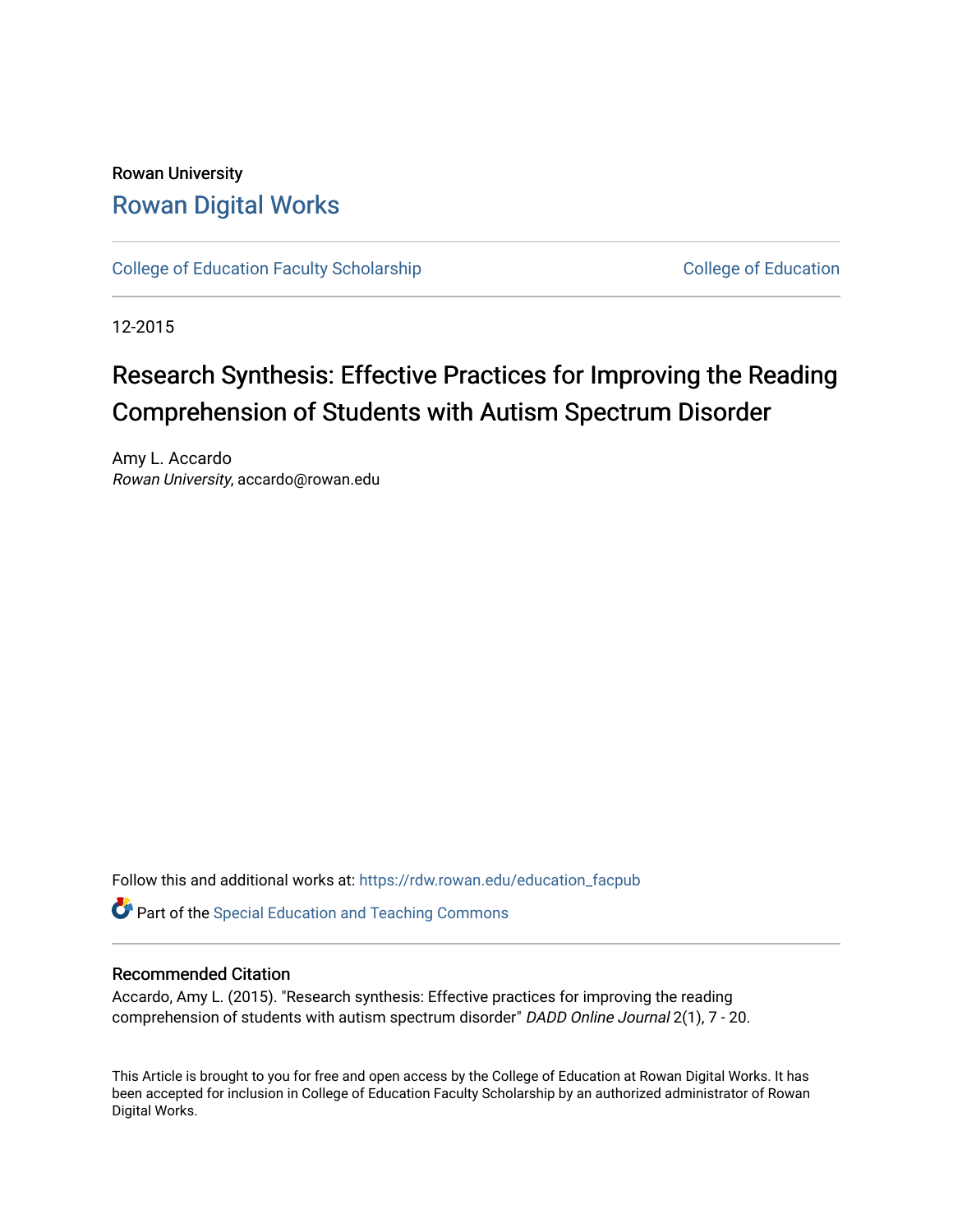# Research Synthesis: Effective Practices for Improving the Reading Comprehension of Students with Autism Spectrum Disorder

Amy L. Accardo Rowan University

*Abstract: The incidences of autism spectrum disorder (ASD) continue to rise steadily increasing the need for research-based strategies to support this population in the core academic content area of reading comprehension. A research synthesis was conducted with the purpose of (1) reviewing existing research to determine effective practices for teaching reading comprehension to students with ASD, (2) identifying the features of effective practices that appear to influence comprehension outcomes, and (3) assessing the quality of the research related to comprehension strategies and students with ASD. A functional relation was identified between the increased reading comprehension of students with ASD and each of the instructional practices of anaphoric cueing, compare & contrast charts, cooperative learning, explicit/direct instruction, graphic organizers, question generation, read-alouds, reciprocal questioning, story structure and character event maps, and systematic prompts. Research in this area is limited and suggestions for both educators and researchers are provided.* 

Federal mandates in the form of No Child Left Behind (NCLB, 2002) and the Individuals with Disabilities Education Act (IDEA, 2004) require teachers of learners with disabilities to utilize research-based practices in making educational decisions. These mandates have resulted both in a research dialogue to define the term evidence-based practice (EBP), and in the identification of EBPs to support classroom instruction (Browder & Cooper-Duffy, 2003; Cook, Smith, & Tankersley, 2012; Odom et al., 2005; Spooner, Knight, Browder, & Smith, 2011). In consideration of these mandates, concern exists regarding both the quality of practices implemented in our classrooms, and the best method of disseminating essential research information to our classroom teachers (Odom et al., 2005). The use of EBPs by teachers is especially applicable to students with autism spectrum disorder (ASD) due to (a) the continuously increasing prevalence, (b) the complex characteristics and need for

individualization of practices, (c) an availability of alternative interventions that may not be research-based, and (d) teacher requirement to comply with federal regulation (Mayton et al., 2010). Moreover, as a result of federal mandates requiring schools to utilize scientifically based programs, instructional practices for learners with disabilities, including learners with ASD, are increasingly being held to EBP standards (Mesibov & Shea, 2011).

The Center for Disease Control and Prevention has reported that 1 in 42 boys and 1 in 68 children in the United States are currently identified with ASD (CDC, 2014, p. 1). This marks a 29% increase from the prior 2012 report (CDC, 2012). With an increase in autism rates coinciding with an increase in inclusive placements, many teachers are not equipped to meet the needs of students with ASD in the classroom (Brown, Oram-Cardy, & Johnson, 2013). The underrepresentation of students with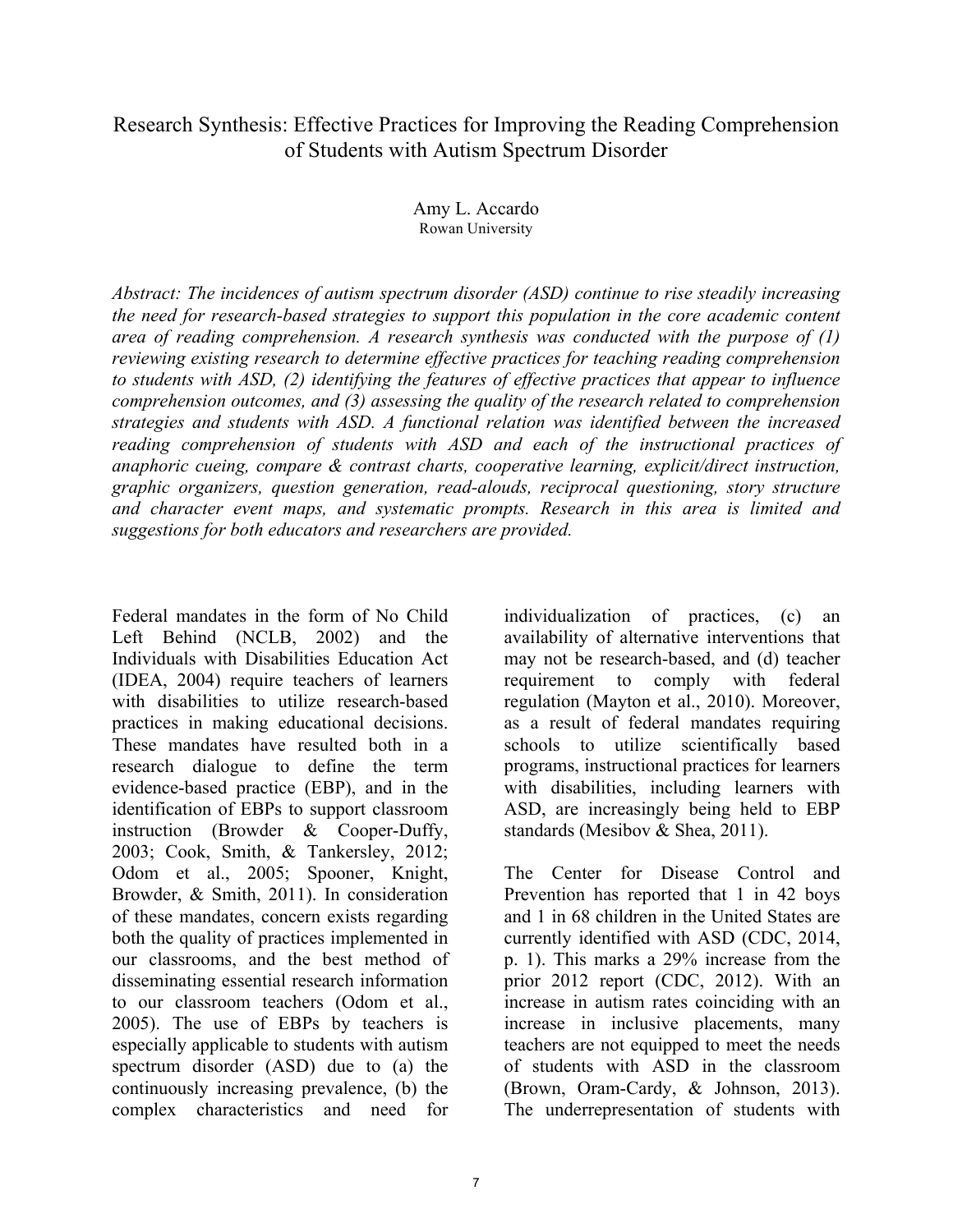complex disabilities (such as ASD) in studies investigating practices to improve academic skills is of concern (Spooner & Browder, 2015). Research related to comprehension and ASD is of specific concern, as it is well established that individuals with ASD have difficulty with comprehension (Williamson, Carnahan, Birri, & Swoboda, 2014). The identification of EBPs and research-based practices that teachers can implement to support students with ASD is necessary to improve access to core content through reading comprehension.

Comprehension instruction promotes active thinking skills and application of thinking processes (Browder et al., 2009). The use of effective practices to teach comprehension to learners with ASD is crucial as literacy skills are critical for quality of life in areas such as community living, shopping, and following directions (Carnahan, Williamson, & Haydon, 2009), and instruction in comprehension may carry over to socialization skills (Smith & Barnhill, 2001). Research during the past decade provides a consensus that individuals with ASD often exhibit significant difficulties with reading comprehension, despite demonstrating competency and even excelling in the areas of phonics, word recognition, and fluency (Ricketts, 2011; Whalon & Hart, 2011). All learners with ASD are unique, and these differences create an explicit need for teachers to identify individualized approaches to help students achieve their academic goals (Mayton, Wheeler, Menendez, & Zhang, 2010). Meeting the unique needs of each individual learner with ASD through teacher knowledge and preparedness to use multiple research-based practices to teach comprehension is essential.

A search of the literature uncovered several

comprehensive reviews specific to EBPs and autism. Chronologically, Odom and colleagues (2003) conducted a review and analysis of single subject design EBPs for young children with ASD from 1990-2002; Mayton and colleagues published a review of the literature in 2010 applying the Horner et al. 2005 criteria to ten years of research spanning from 2000-2009; and, Mesibov and Shea prepared a comprehensive report in 2011 examining clinical ASD research to strengthen recommendations for effective instruction for educators and parent practitioners. Unfortunately, EBPs specific to reading comprehension and students with ASD were not identified in any of these comprehensive reviews.

Furthermore, Whalon, Al Otaiba, and Delano (2009) reviewed the literature with a focus on quantitative research relevant to the five components of reading instruction as identified by the National Reading Panel (NRP). The NRP Report by the National Institute of Child Health and Human Development (NICHD) established a solid guideline for the instruction of reading, breaking instruction into the five major categories of phonemic awareness, phonics instruction, fluency, vocabulary, and text comprehension (2000). Specific to comprehension, Whalon and colleagues' findings suggest that cooperative learning, anaphoric cueing, and one-to-one direct instruction are promising interventions to facilitate reading comprehension improvement in students with ASD. This research synthesis aims to build on the findings of Whalon and colleagues. In contrast to the broad focus on all five components of reading instruction, this synthesis specifically examines the efficacy of instructional practices designed to improve the main reading need of students with ASD, text comprehension.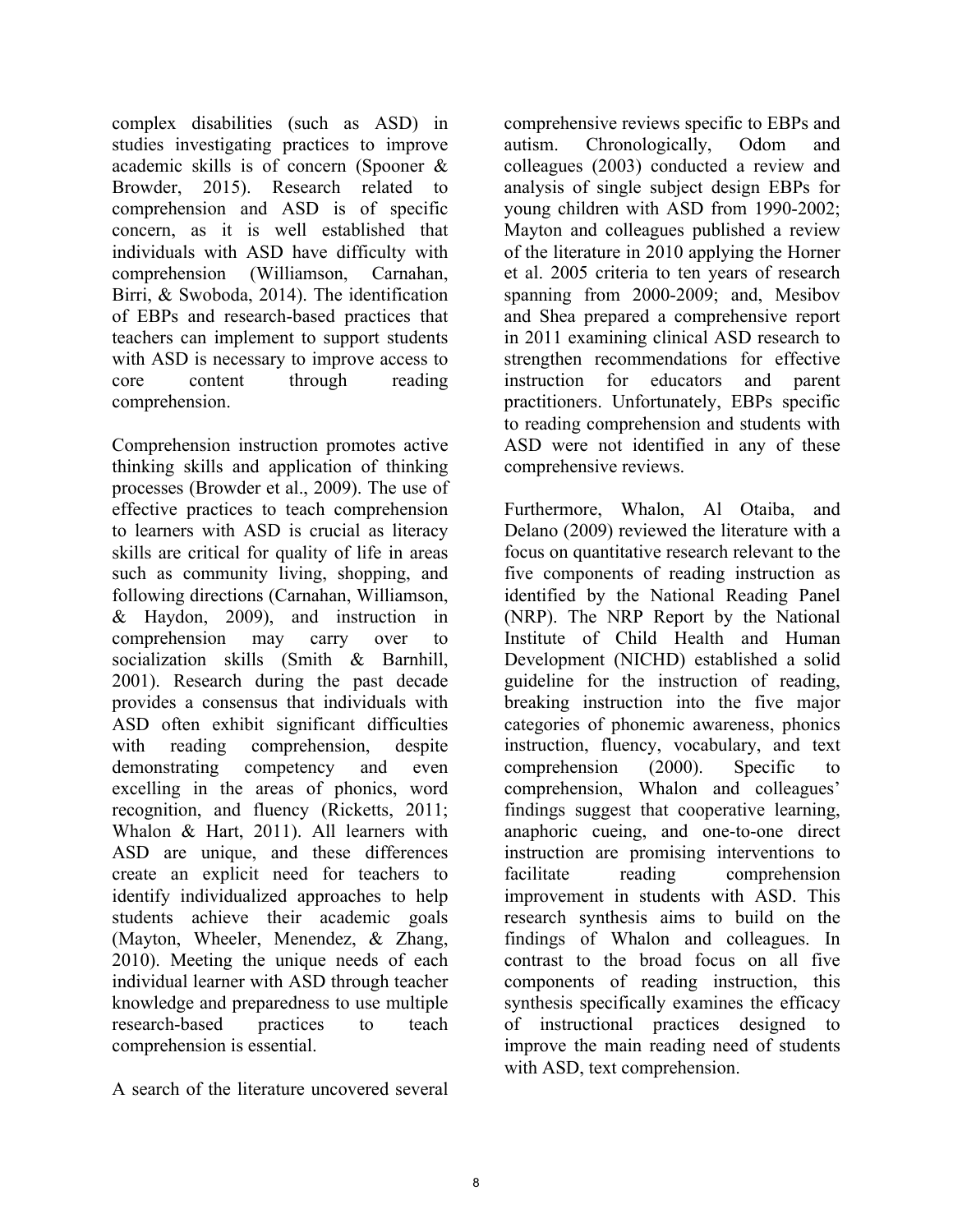Due to the dearth of EBPs specific to comprehension and ASD, a research synthesis was designed to identify effective practices relevant to supporting these learners in the area of reading comprehension. For the purposes of this study, *effective practices* are defined as research-based practices identified through high quality quantitative study, but not yet meeting the strict criteria needed to obtain EBP designation. The purpose of this research synthesis is to explore quantitative studies related to reading comprehension and individuals with ASD in relation to the questions:

- 1. What are the effective practices for teaching reading comprehension to students with ASD?
- 2. What features of identified effective practices appear to influence comprehension outcomes?
- 3. What is the quality of the research related to effective practices and students with ASD?

## **Method**

Review of the existing research began with a computerized search of the ERIC, SAGE, and OMNI databases using the keywords *autism*, *ASD*, *reading, comprehension*, *literacy*, *reading*, and *thinking*. Furthermore, while the NRP Report (2000) is now over a decade old, it has remained a significant guideline for the instruction of reading since its publication. As a result, it was used as a keyword search framework. Utilized search terms included the six instructional practices recommended for vocabulary: *keyword method*, *incidental learning*, *repeated exposure*, *pre-teaching of vocabulary*, *restructuring reading material*, and *context method*; and the eight instructional practices recommended for comprehension: *comprehension monitoring*, *cooperative learning*, *use of graphic organizers*, *question answering*, *question generation*,

*story structure*, *summarization*, and *a multiple strategies approach* (International Reading Association, 2002). A search of the literature using the terms *autism*, and each instructional vocabulary practice resulted in no related findings. A search using the comprehension terms, however, did result in findings relevant to learners with ASD and the instructional practices of cooperative learning, graphic organizers, question generation, story structure, and a multiple strategies approach.

Initial findings were expanded via an ancestral hand search of articles from the reference sections of emergent studies. An inclusion criteria and coding guide were established and applied to identify only studies utilizing quantitative methodology with high quality research design.

# **Inclusion Criteria**

For inclusion in the synthesis, studies were required to (a) use a true or quasiexperimental group, or single-case research design, (b) include baseline and intervention data specific to students diagnosed with ASD, and (c) include reading comprehension as a dependent variable. Inclusion criteria limited studies to the specific population of students with ASD, encompassing students with a diagnosis of ASD, PDD, PDD-NOS, Asperger syndrome or a dual diagnosis including ASD. Studies focusing on groups of students including some participants with ASD were excluded unless the study provided separate data points for the population with ASD. In terms of setting, criteria included students with ASD in all grade levels, K-12, and all school settings, including both private and public schools, and both self-contained special education and inclusive classroom settings. Moreover, the dependent variables measured throughout each included study were limited to forms of reading *comprehension.*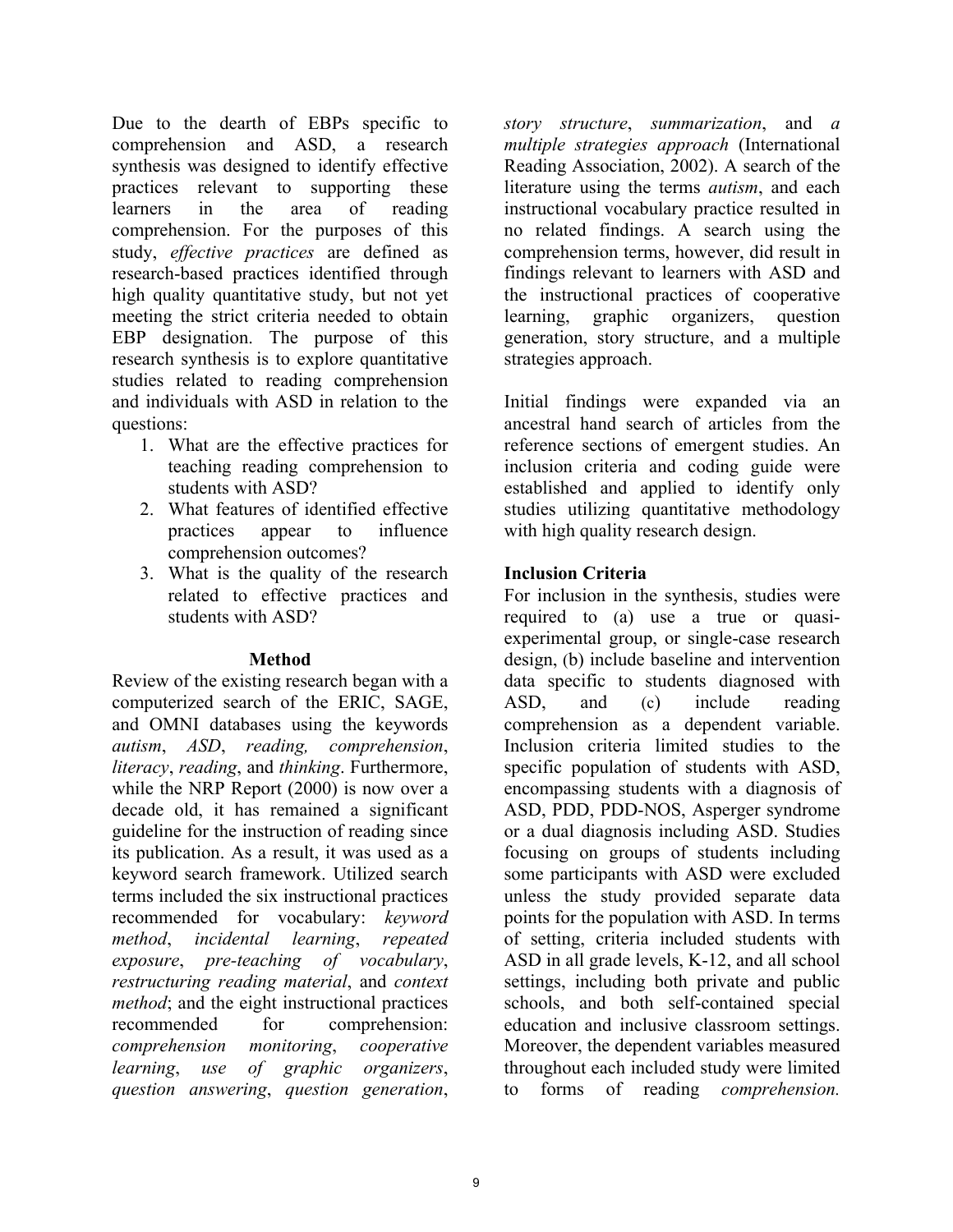Included research explores reading interventions measuring student understanding of text (i.e., passage comprehension, making inferences, and understanding analogies). Studies measuring the effect of interventions on the ability of students with ASD to learn to read (decoding, fluency) with and without a dual focus on comprehension were excluded, unless the studies reported the specific comprehension data points separately.

# **Coding Procedures**

A single-case design coding guide was developed for this research synthesis using the guidelines recommended by Cooper (2010). Specifically, coding began with consideration of Cooper's eight identified primary categories of reporting, independent variable, setting, participants, dependent variable, research design, data outcomes, and coder characteristics. A small sampling of studies were read prior to drafting the guide to identify general themes related to both instruction of students with ASD, and implementation of reading comprehension interventions. Adapting Cooper's recommendations to single-case design and utilizing the organizational framework of Santangelo and Graham (2012) as an exemplar, along with consideration of the quality criteria for single subject design provided by Reichow, Volkmar, and Cicchetti, (2008), and Kratochwill (2013), a guide was developed to code study characteristics and quality indicators. The guide was reviewed by a second researcher and three doctoral students for content and ease of use, resulting in the addition of ceiling and floor effect indicators. As a quality check, two studies were coded by a doctoral student with 100% inter-rater reliability.

Each study was coded for variables in the areas of: setting and participants;

independent variables; and quality indicators, along with the category of results and measures reported on in the findings section. The category of setting and participants included the eight characteristics of location, number of settings, familiarity of setting, number of participants, grade level, diagnosis, reading comprehension level, and other participants. The category of independent variables included the 11 characteristics of instructional strategy, baseline condition, secondary intervention, duration, materials, individualization, pre-teaching, co-occurring strategies, group format, interventionist, and training details. Upon identification, quality indicators were coded as one point, resulting in a quality indicator range of 0-12 points for each study. Quality indicators included: functional relation, coding one point if the design had potential to demonstrate experimental control; baseline stability, coding one point if the study provided evidence of a stable baseline before intervention; and four characteristics related to floor and ceiling effects, with one point coded in each category at both baseline and intervention. The category of interventionist coding was included with each study receiving one point if the interventionist received professional development or was a known expert. Study implementation was coded based on evidence the treatment was administered as intended with integrity (fidelity reporting of  $\geq$  .8). Furthermore, to assess the quality of research results each study was coded for the three areas of maintenance, generalization, and social validity as reported. Finally, to assure reliability of results, each study was coded for reliability of measures, with one point correlating to reporting of reliability  $\geq 0.8$  in all measures. A designation of one half point was coded for all studies with partial reliability displaying  $\geq 0.8$  reliability in some measures, and as in all quality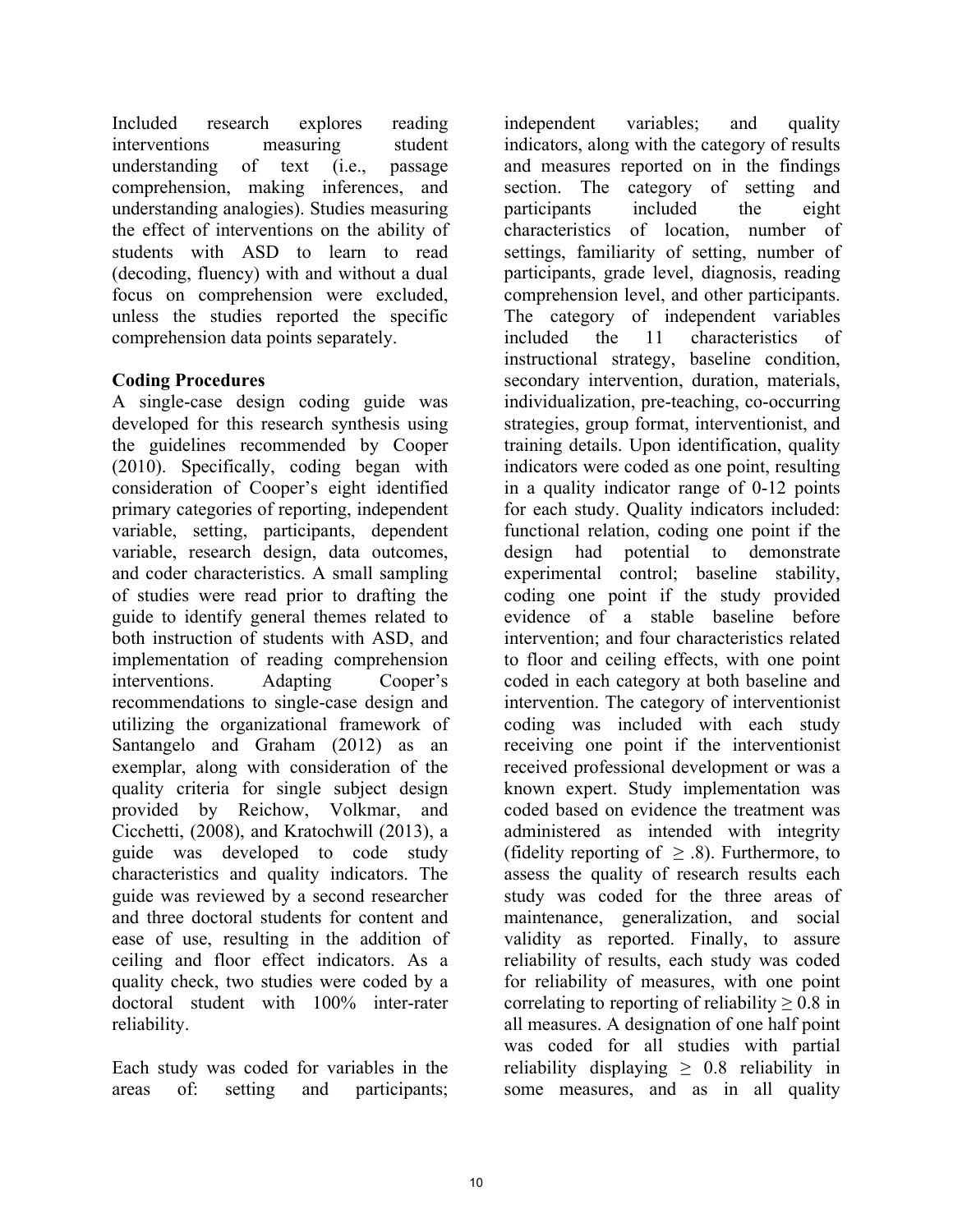characteristic, a zero code was used to indicate both a no response to each coding question, and a not reported response to applicable questions.

#### **Results**

Thirteen studies met inclusion criteria, with 12 utilizing a single-case design. Six of the studies used a multiple baseline across participants design (Hua et al., 2012; Kamps, Barbetta, Leonard, & Delquadri, 1994; Mims, Hudson, & Browder, 2012; Stringfield, Luscre, & Gast, 2011; Whalon & Hanline, 2008; Williamson et al., 2014), three used an ABAB design (Carnahan & Williamson, 2013; Kamps, Leonard, Potucek, & Garrison-Harrell, 1995a – Experiment 1; Kamps et al., 1995b – Experiment 2), two used a multiple baseline across behaviors design (Flores & Ganz, 2007; Flores & Ganz, 2009), and one used an alternating treatments design (Solis, McCulley & Zein, 2013). The final study utilized a randomized experimental design (Roux, Dion, Barrette, Dupere, & Fuchs, 2014).

In addition to the included research, six additional studies were identified and excluded. Exclusions were due to a lack of baseline criteria, to a group data reporting format in which specific data for students with ASD was not available, and to a format in which data specific to comprehension was not available. An overall lack of research emerged with only 13 studies found meeting inclusion criteria spanning two decades, from 1994-2014. Thirty-three total students participated in the 12 single-case design studies, and 43 total students participated in the recent randomized block design study by Roux and colleagues, encompassing an overall total of 76 participants.

# **Research Question 1: Effective Practices for Reading Comprehension and ASD**

A review of the included studies resulted in the identification of 10 effective practices to teach reading comprehension to students with ASD. Specifically, the 10 effective practices include: anaphoric cueing, a technique in which students are taught to look back to referents in text to identify the meaning of words such as pronouns (Solis et al., 2013), compare and contrast diagrams (Carnahan & Williamson, 2013), cooperative learning (Kamps et al., 1994,1995a), direct/explicit instruction (Flores & Ganz, 2007; Flores & Ganz, 2009; Roux et al., 2014), graphic organizers (Carnahan & Williamson, 2013), question generation (Hua et al., 2012), read-alouds (Mims et al., 2012), reciprocal questioning (Whalon & Hanline, 2013), story structure maps/character event maps (Stringfield et al., 2011; Williamson et al., 2014), and systematic prompts (Mims et al., 2012). A combination of effective practices or a multiple strategy approach in which a primary intervention was supplemented with another effective practice as a secondary intervention also occurred. For example, in addition to Carnahan and Williamson studying the use of compare and contrast Venn diagrams, a form of graphic organizer, Whalon and Hanline used a graphic story map organizer in their study of reciprocal questioning, and Mims and colleagues included graphic organizers in their study of systematic prompts.

A synthesis of the research reveals a functional relation between the explicit use of instructional practices and the comprehension of students with ASD, with 11 of 13 studies resulting in comprehension gains. Two studies were reported to be inconclusive by the original researchers due to minimal outcome gains; however, no instructional practices were shown to be clearly ineffective as those deemed inconclusive were shown to be effective by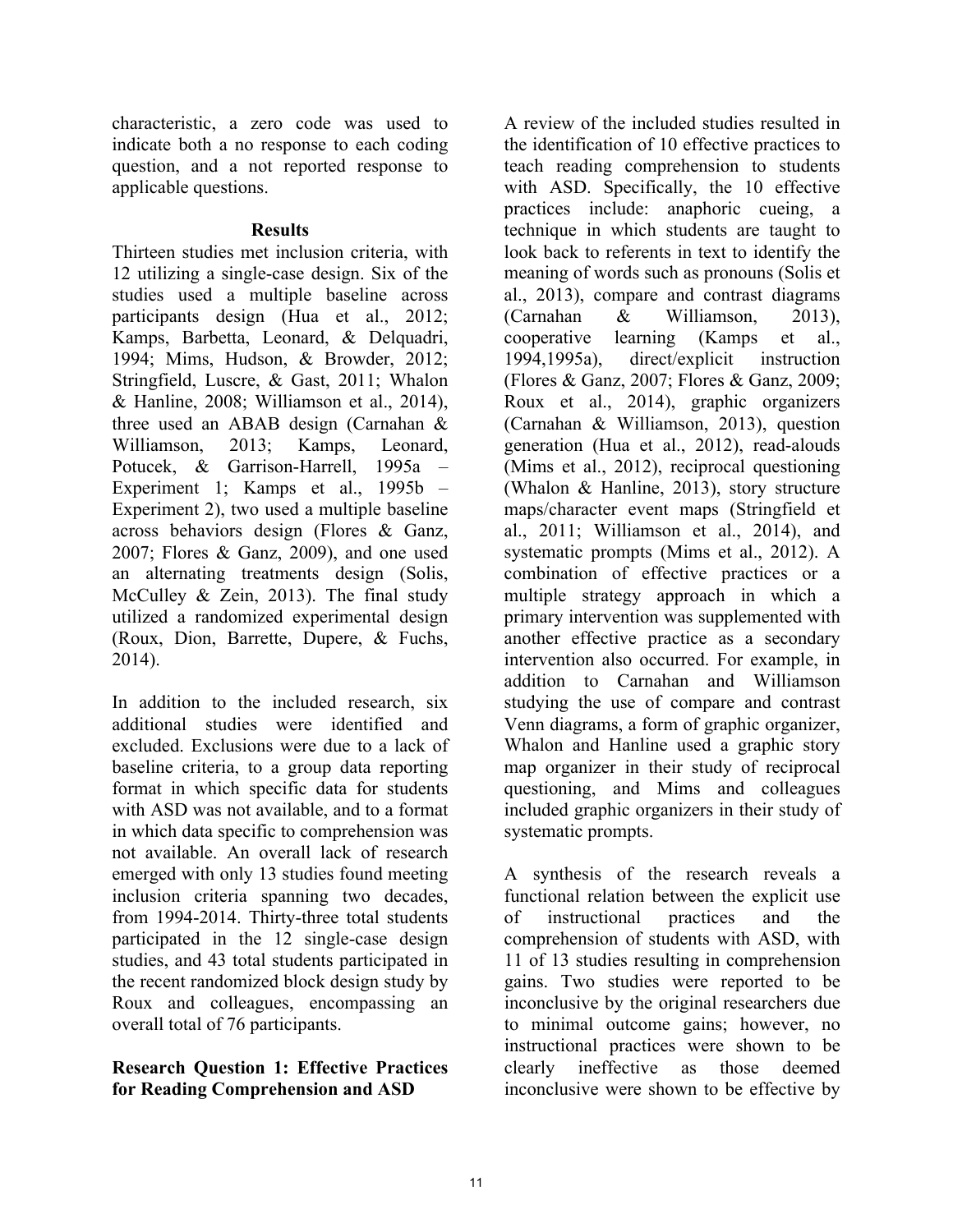alternate included research. Specifically, Kamps and colleagues reported inconclusive findings regarding the use of cooperative learning strategies on comprehension of students with ASD (1995b), yet a functional relation between cooperative learning and reading comprehension was established by Kamps and colleagues in two additional studies (1994, 1995a). Similarly, Hua and colleagues reported inconclusive findings regarding the use of question generation on comprehension of students with ASD (2012), yet a functional relation between question generation and reading comprehension was established by Solis and colleagues (2013) (see Table 1).

## **Research Question 2: Features of Identified Effective Practices**

Each research study was coded for variables and analyzed for patterns in the three areas of: setting and participants; independent variables; and quality indicators. Emerging patterns were explored with the purpose of identifying features of effective practices that appear to influence comprehension outcomes. Findings are reported by area.

*Setting and participants***.** The study by Roux et al. included 43 elementary school students spanning in age from 7 to 10. The remaining studies each included two to four participants. Participants in nine studies were reported as having reading comprehension levels significantly below average (three or more years below grade level). Participants included students diagnosed with ASD, high functioning ASD (HFASD), Asperger syndrome, and pervasive developmental disorder (PDD). Participants spanned from first grade through high school with the majority of studies conducted in a third or fifth grade classrooms. Coding revealed a lack of research at the high school level with only one study conducted in grades 9 through 12.

No pattern emerged related to the variable of intervention location in terms of public or private school, however in terms of familiarity of setting, only one study was conducted in a non-familiar setting and this study was one of two total studies reported as inconclusive by the original researchers. Approximately 50% of studies conducted included other participants ranging from general education peers to students with other disabilities. The inclusion of other participants did not appear to have a direct effect on intervention.

*Independent variables*. During independent variable coding, instructional practices were aligned with the terminology of the eight identified research-based interventions recommended by the NRP: "comprehension monitoring," "cooperative learning," "use of graphic organizers," "question answering," "question generation," "story structure," "summarization," and a "multiple strategies" approach (International Reading Association, 2002, p. 14). Identified effective practices aligned with NRP recommendations include: cooperative learning, graphic organizers, question generation, and story structure. Additional effective practices beyond those recommended by the NRP include the interventions of anaphoric cueing, compare and contrast charts, explicit/direct instruction, read-alouds, reciprocal questioning, and systematic prompting.

Analysis of patterns related to study features included coding variables of co-occurring instructional practices. Visual supports across studies included picture cues and arrays, graphic organizers, story boards,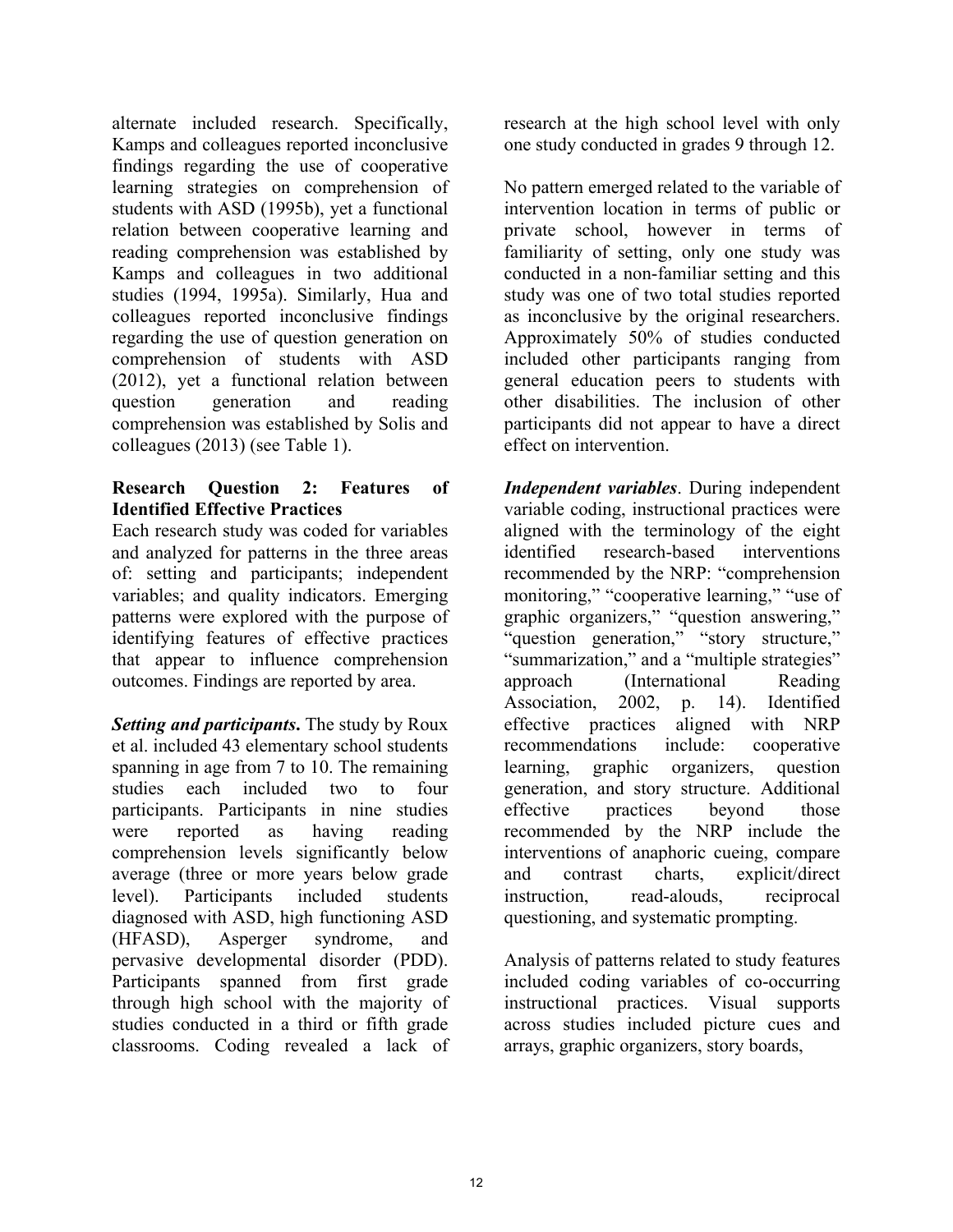| a. Practices                                               | $b.$ Author(s)              | c. Data points                                                                                   | d. Findings                                                                                                                                                                                                                                  |
|------------------------------------------------------------|-----------------------------|--------------------------------------------------------------------------------------------------|----------------------------------------------------------------------------------------------------------------------------------------------------------------------------------------------------------------------------------------------|
| Anaphoric<br>Cueing                                        | Solis et al.<br>2013.1      | RCA-Rdg Comp Q Mean (M):<br>B-68.75% I-92.5%                                                     | vEffective: 2/2 students increased passage<br>comprehension using anaphoric cueing intervention, a<br>24% mean increase baseline to intervention. (Alt.<br>Treatment Design/see Question Generation below)                                   |
| Cooperative<br>Learning                                    | Kamps et al.,<br>1994       | RCA-5 Rdg Comp Qs (5Ws) M:<br>B-46% I1-78% B-64% I2-89%                                          | vmEffective: During classwide peer tutoring with a<br>cooperative role reversal, 3/3 students increased correct<br>responses to wh questions, a 43% increase.                                                                                |
|                                                            | Kamps et al.,<br>1995a      | RCA-5 Rdg Comp Qs (5Ws) M:<br>B-27% I1-52% B-25% I2-58%                                          | vmEffective: One student increased correct responses to<br>reading comprehension questions while responding to<br>novels with peers, a 31% increase B to I                                                                                   |
|                                                            | Kamps et al.,<br>1995b      | RCA-10-12 Rdg Comp Qs<br># answered correctly<br>B-1 I1-3 B-1.25 I2-3.5                          | <b>Inconclusive:</b> $2/2$ students using $5th$ grade level novels<br>with peers displayed variability in pre/post test scores.<br>As a result, the intervention was modified to basal<br>readers at their level, a minimal 2% -3% increase. |
| Direct/Explicit<br><b>Instruction</b>                      | Flores & Ganz,<br>2007      | RCA-Reading Comp. Q M:<br>Inferences Facts Analogies<br>B-18 I-91 B-0 I-89% B-27 I-90%           | vEffective: 2/2 students showed gains in all 3 reading<br>comprehension skills of analogies, statement inferences<br>and facts on researcher created probes (mean of all 3<br>categories), a 75% mean increase B to I.                       |
|                                                            | Flores & Ganz,<br>2009      | RCA-Reading Comp. Q M:<br>Analogies Inductions Deductions<br>B-25 I-100 B-0 I-88% B-15 I-<br>87% | vEffective: 2/2 students showed gains in all 3 reading<br>comprehension skills of analogies, deductions, and<br>inductions on reading probes (mean of all 3 categories),<br>a 78% mean increase B to I.                                      |
|                                                            | Roux et al.,<br>2014        | RCA-Post Test<br>Vocabulary- effect size 1.06<br>Main Idea- effect size .92                      | vEffective: In a randomized experimental design of 43<br>students with ASD across 6 elementary schools,<br>explicit instruction along with visual boards resulted in<br>increased intervention group results.                                |
| Graphic<br>Organizer<br>(compare/contrast) 2013            | Carnahan &<br>Williamson,   | RCA-Reading Comp Q M:<br>$B - 66%$<br>$I-96%$                                                    | vEffective: 3/3 students increased passage<br>comprehension using a venn diagram to read 3<br>paragraph passages of science text, a 30% mean<br>increase B to I.                                                                             |
| Question<br>Generation                                     | Solis et al.<br>2013.2      | RCA-Reading Comp Q M:<br>B-47.5% I-82.5%                                                         | vEffective: 2/2 students increased passage<br>comprehension using QG intervention, a 35% mean<br>increase B to I.                                                                                                                            |
|                                                            |                             | Hua et al., 2012 RCA-8 Reading Comp. Q M:<br>B-31% I-40%<br>Facts<br>Inferences $B-25%$ I-35%    | Inconclusive: 3/3 students increased the number of<br>correctly answered factual and inferential questions;<br>however results were modest with a mean increase of<br>less than one question correct, a 10% increase.                        |
| <b>Story Structure</b><br>Map or<br><b>Character Event</b> | Stringfield et<br>al., 2011 | CBA- Qs read orally M:<br>$B - 16%$<br>Maint.- 93.3%                                             | mEffective: During maintenance of story map<br>instruction, 3/3 students scored a mean of 93.3% from<br>a baseline of 16%; a mean increase of 77.3%.                                                                                         |
| Map                                                        | Williamson et<br>al., 2014  | RCA-10 Reading Comp Q M:<br>B-51% I.-90%                                                         | vEffective: 3/3 students increased comprehension of<br>narrative chapters using a character event map, along<br>with books on tape and teacher modeling of think<br>alouds. A 39% mean increase baseline to intervention.                    |
| Systematic<br><b>Prompts</b><br>w/ Read-alouds             | Mims et al.,<br>2012        | RCA-11 Rdg Comp. Questions<br>(5Ws, First, Next, Last, etc.) M:<br>$B - 23\%$<br>I- 73%          | vEffective: 4/4 increased comp. using systematic<br>prompt removal with read-alouds, story structure and<br>graphic organizers, 50% increase B to I.                                                                                         |
| Reciprocal<br>Questioning                                  | Whalon &<br>Hanline, 2008   | RCA-Rdg Qs asked/answered M:<br>Unprompted $Q$ 's B-0 I-2.8<br>Response to Peers B-0 I-3.5       | vmEffective: 3/3 increased asking unprompted comp.<br>questions, responding to peer questions while reading<br>storybooks with gen. ed. peers; using self-monitoring<br>and graphic story maps, a 31.5% increase B to I.                     |

| Table 1. Effective Practices to Teach Reading Comprehension to Learners with ASD |  |  |
|----------------------------------------------------------------------------------|--|--|
|----------------------------------------------------------------------------------|--|--|

Note. *V*Denotes use of visual strategies; <sup>m</sup>Denotes use of motivational plan; Effective- functional relation established between intervention & comprehension; Inconclusive- as reported by primary researcher(s); RCA- Researcher created assessment; CBA-Curriculum based assessment; B- Baseline; I- Intervention; 5Ws- who, what, where, when & why questions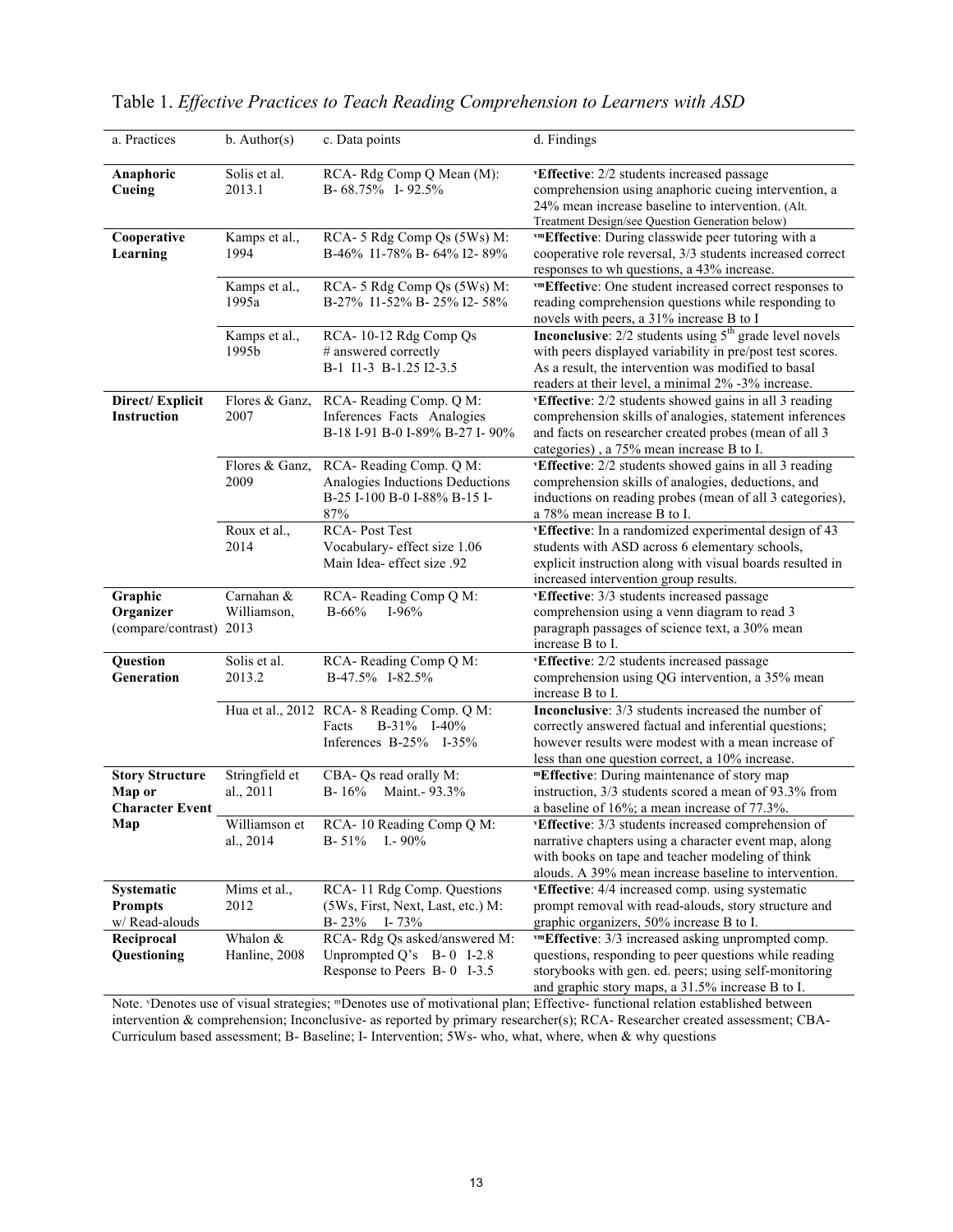picture exchange system (PECS), support for non-verbal participants, word cards, and Velcro storyboards. The use of visual supports emerged as a common pattern of effective intervention. Analysis showed the two studies deemed inconclusive did not use a visual component during intervention. Moreover, motivational strategies were employed as a secondary intervention in multiple studies and included additional visuals in the forms of graphic progress charts and stickers.

The remaining intervention features of format, duration, and materials show variability. Intervention format results include: small group instruction (54%), dyad format (23%), and individual instruction (23%). Duration of intervention ranged from approximately 135 to 2000 minutes. Regarding reading material, approximately 46% of studies used books, 38% used paragraphs or short passages, and 15% used sentences, with only five of 13 interventions reportedly individualizing materials for students. In terms of assessment measures, commonality did emerge from the measures used to assess outcomes. Researcher created assessments, most commonly in the form of who, what, when, where, why questions were utilized in 92% of studies with only one study using a program curriculum based assessment.

**Research Question 3: Quality of Research** Quality indicators were coded as one point each, resulting in a quality indicator range of  $0 - 12$  points for each study. The mean quality score for all included studies was 7.2 out of a total possible 12 points. Four quality indicators were identified in 80% or more of the included studies: ceiling effects at baseline (92%); floor effects at intervention (92%); reliability of measures (85%); and design allowing for functional relation (85%). Four quality indicators were evident in 50 – 79% of studies: fidelity of treatment (77%), training of interventionist (69%), social validity (62%), and maintenance (54%). Finally, four quality indicators were met by less than 50% of studies indicating a limited collective focus on the quality indicators of: baseline stability prior to intervention (31%); floor effects at baseline  $(46\%)$ ; ceiling effects at intervention  $(23\%)$ ; and generalization (8%) (see Table 2).

| <b>Overall Percentage of Studies</b> | Reported Quality Indicator                     | M   |  |
|--------------------------------------|------------------------------------------------|-----|--|
|                                      | Floor Effect at Intervention                   | 92% |  |
| $> 80\%$ of studies                  | Ceiling Effect at Baseline                     | 92% |  |
|                                      | Reliability of Measures (reported $\geq$ . 80) | 85% |  |
|                                      | Functional Relation/ Internal Validity         | 85% |  |
|                                      | Fidelity of Treatment (reported $\geq$ . 80)   | 77% |  |
| $50\%$ - 80% of studies              | Training of Interventionist                    | 69% |  |
|                                      | Social Validity                                | 62% |  |
|                                      | Maintenance Data over Time                     | 54% |  |
|                                      | Floor Effect at Baseline                       | 46% |  |
| $\leq 50\%$ of studies               | Stable Baseline Before Intervention            | 31% |  |
|                                      | Ceiling Effect at Intervention                 | 23% |  |
|                                      | Generalization                                 | 8%  |  |

Table 2. *Mean Quality Indicator Reporting*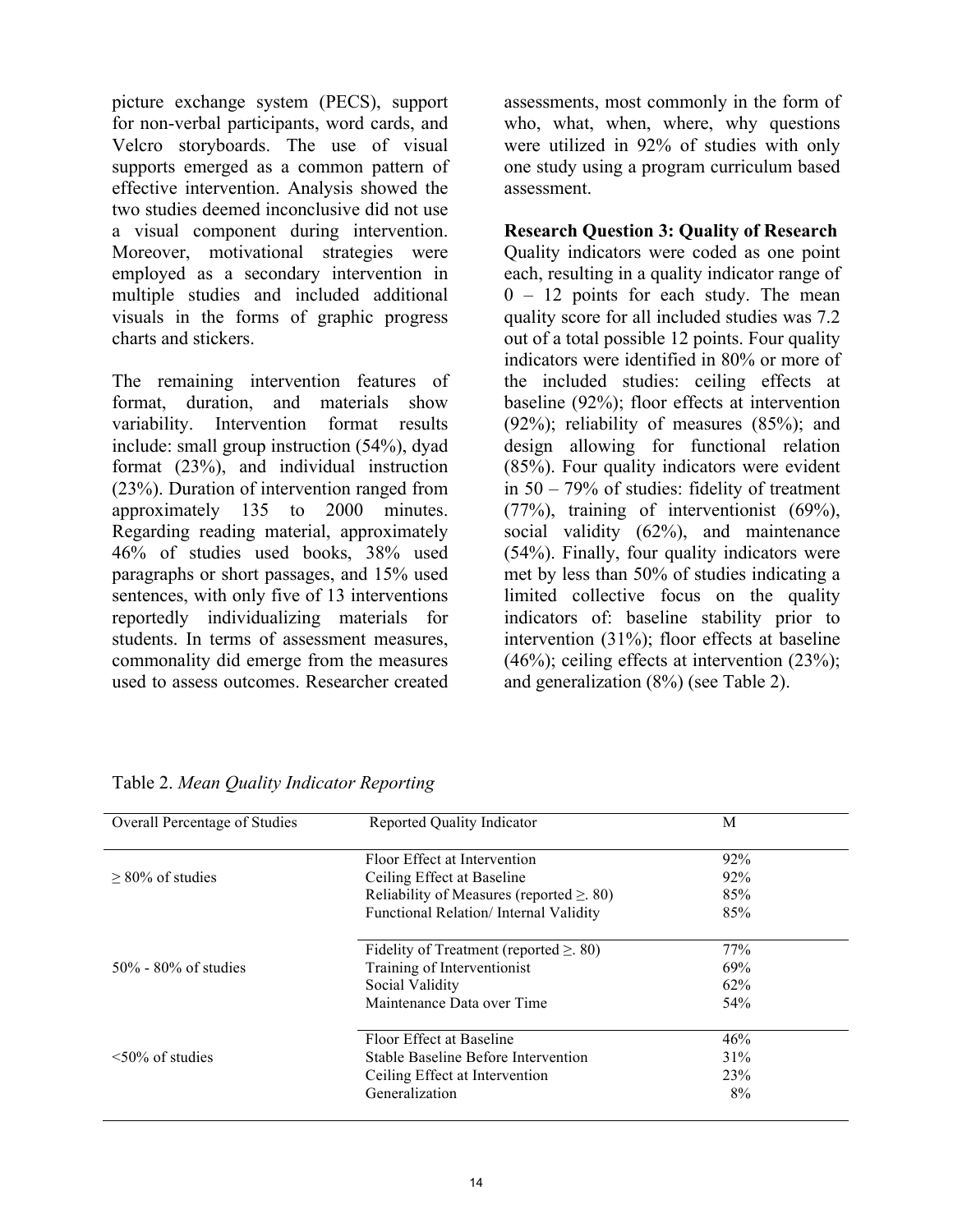#### **Discussion**

In a 2009 synthesis, Whalon and colleagues reviewed the research related to reading instruction and students with ASD. Results included the recommendation that comprehension based instructional practices become a priority for children with ASD, who often exhibit decoding skills but struggle with comprehending text (Whalon et al., 2009). Whalon et al. found, "when considering the instructional methods used to increase meaning-focused skills, specifically, direct comprehension instruction, the lack of such interventions targeting individuals with ASD is surprising" (p. 10). This synthesis extended the 2009 review of Whalon and colleagues by limiting the focus of included studies to comprehension, and by including strategies beyond those recommended by the National Reading Panel. Results of this review, however, establish that despite more than 60% of the included studies taking place since 2009, there remains a surprising lack of research focusing on reading comprehension and ASD.

The purpose of this synthesis was to explore quantitative studies related to reading comprehension and individuals with ASD (1) reviewing existing research to identify effective practices to teach reading comprehension of students with ASD, (2) identifying features of effective practices that appear to influence comprehension outcomes, and (3) assessing the quality of the overall research related to comprehension interventions and students with ASD. Instructional practices were found to be effective with a functional relation established between increased reading comprehension of students with ASD and each of the 10 effective practices of anaphoric cueing, cooperative learning, compare and contrast charts, direct/ explicit instruction, graphic organizers, question generation, read-alouds, reciprocal questioning, story structure or character

event maps, and systematic prompts. Overall findings provide strong support for teachers to implement the explicit use of reading comprehension strategies in the classroom for students with ASD.

This research synthesis reveals the need for classroom teacher support and education. While not labeled as such within studies, a multiple strategy approach seemed to be effective with multiple studies combining primary interventions with teaching practices including not only visual graphic organizers, but also behavior plans, and/ or motivational materials. The pairing of explicit instruction with visual representation emerged as the intervention feature most frequently utilized to positively influence comprehension outcomes. The coding of secondary interventions used within each study identified the use of visual supports and graphic organizers as effective in conjunction with a primary strategy. In addition, effective strategies were found to be used repeatedly, e.g. using a consistent who, what, where, when, why graphic organizer for multiple passage readings throughout an entire marking period. A multiple strategy approach to comprehension instruction appears to be highly effective but is potentially more difficult to implement than strategies in isolation. Research studying teacher access to and knowledge of identified effective practices may be warranted, along with ongoing professional development for special education teachers related to the teaching of reading comprehension.

Unfortunately, most classroom teachers lack both the time to search for evidence-based treatments, and the access to information related to research-based practices (Kretlow & Blatz, 2011). In an effort to make EBPs readily available to practitioners, multiple research organizations have established free, on-line information databases including the What Works Clearinghouse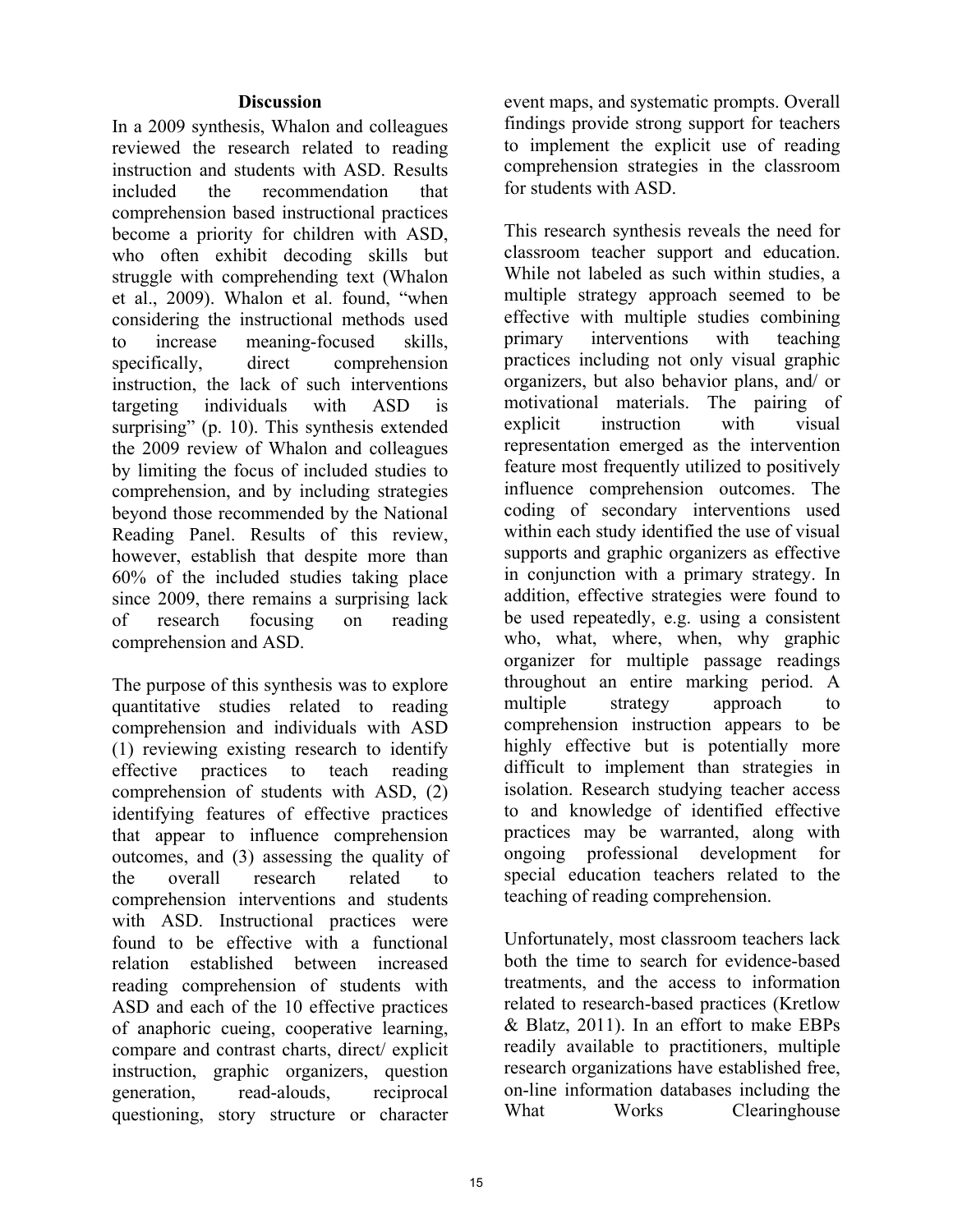(http://ies.ed.gov/ncee/wwc/), the Best Evidence Encyclopedia (http://www.bestevidence.org/), and the Promising Practices Network (http://www.promisingpractices.net/) (Kretlow & Blatz, 2011). It appears until EBPs related to comprehension and ASD are available, teachers also need avenues to access effective practices to teach comprehension to learners with ASD in their classrooms.

The third purpose of this study was to investigate the quality indicators underlying the existing research. This synthesis shows an overall research emphasis on reliability of measures, and on single-case-design allowing for establishing a functional relation, however, this synthesis revealed a limited number of studies investigating comprehension and ASD. This lack of research identifies a clear need for large group quasi-research or true research design studies in the area of reading comprehension and students with ASD, perhaps through implementation of effective practices across autistic support classrooms in an entire school district, or across all students in a private school for students with ASD. In addition, a focus on research quality in terms of criteria required for EBP designation, such as maintenance of intervention, and generalization of reading comprehension to other tasks, emerges as limited. A hierarchical method to prioritize researchbased practices when no, or limited, EBPs exist emerges as a need to meet the mandates of IDEA and to provide teachers with appropriate and effective options for instructing learners with ASD in the area of comprehension.

#### **Study Limitations**

Single-case design research results included a limited reporting of student comprehension outcomes using primarily researcher created assessments. Effect sizes were available for only one study, and study

comparisons were limited to descriptive data and data derived from student percentage of increase on assessments with unclear comparability. As a result, the rating of identified instructional practices by effectiveness was not attempted. Findings of this synthesis are limited to the outcomes and quality indicators of each single-case study as reported by original authors.

#### **Future Research Recommendations**

Studies with experimental design assessing larger populations of students with ASD are essential to further prove efficacy and prioritize effectiveness of instructional practices identified within this research synthesis. Additional areas of recommended research include: specific study of the effect of using visual supports on reading comprehension in conjunction with a primary intervention; the effect of increased instructional time on reading comprehension; the effect of delivering comprehension strategies through multiple means of instruction including the use of technology; and the use of effective practices in middle and high school classrooms.

Time spent on comprehension intervention implementation varied greatly and, further research is recommended to investigate how much time is actually being spent on instruction of reading comprehension in the classrooms for students with ASD. Specific comprehension instruction guidelines along with time spent on instruction guidelines are recommended to correlate the importance of reading comprehension remediation with other provided services on student IEPs, such as speech therapy and behavioral therapy. Studies assessing the direct effect of increased instructional time on reading comprehension and increased social understanding for students with ASD are recommended as an expansion of comprehension research. Furthermore, a search of the literature revealed no studies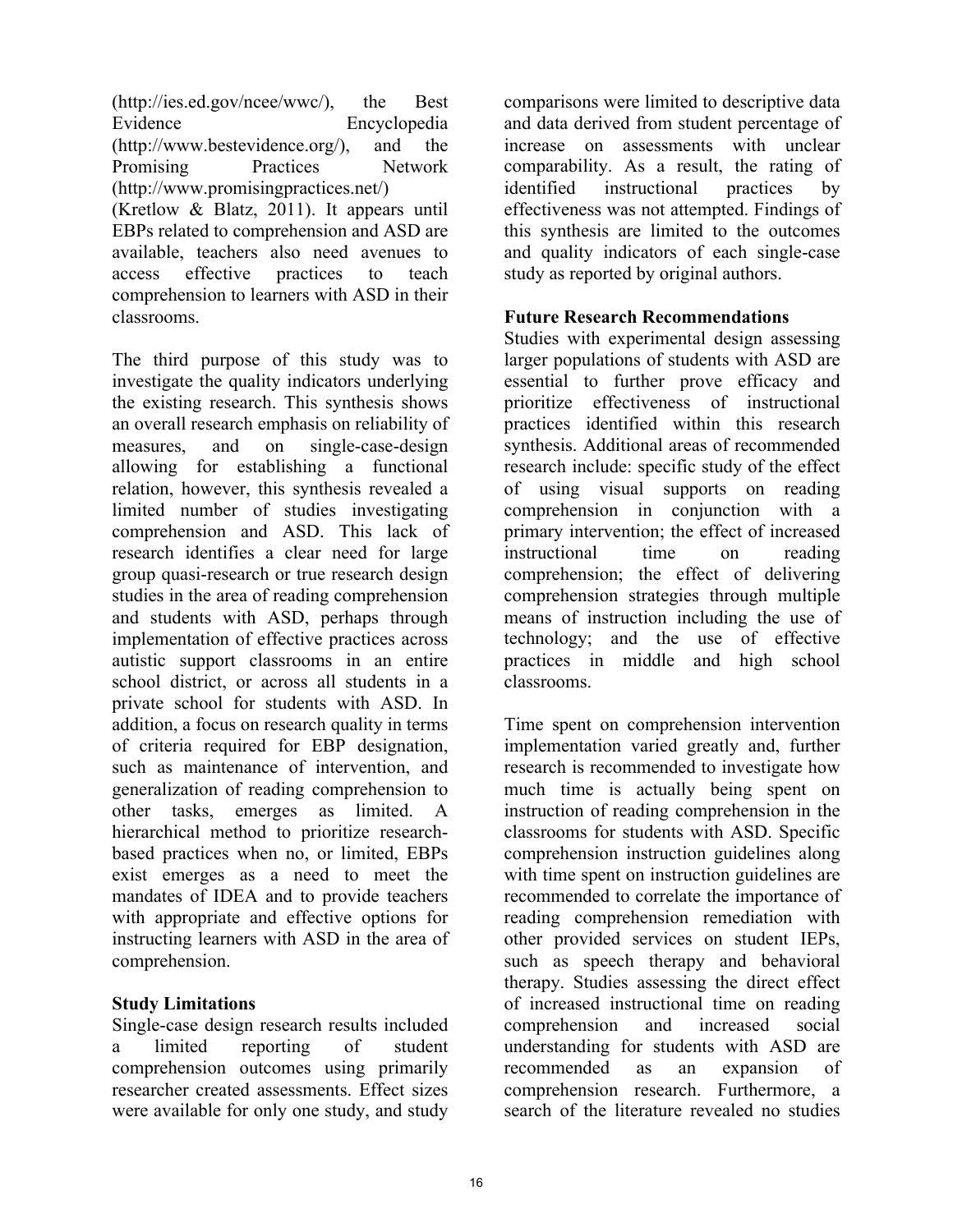meeting inclusion criteria using technology to teach reading comprehension to students with ASD. Research is recommended specifically integrating the effective practices identified, along with the use of technology.

In conclusion this review of the extant literature indicates reading comprehension instruction for learners with ASD is an established area of need. Multiple effective practices to teach reading comprehension to students with ASD have been identified, yet concern exists that these effective practices may not be readily accessible to teachers because they lack the EBP designation. Research connecting learning needs of students with ASD, effective practices, teacher training, and teacher perceptions of their own ability to teach reading comprehension to learners with ASD is scarce. Furthermore teachers report a lack of knowledge in accessing empirical research (Burns & Ysseldyke 2009; Mazzotti, Rowe, & Test, 2012). Future research investigating teacher knowledge and perception of the identified effective practices is recommended to guide future research, and to provide appropriate professional development for teachers leading to the use of targeted comprehension interventions in the classroom.

#### **References**

- Browder, D. M., & Cooper-Duffy, K. (2003). Evidence-based practices for learners with severe disabilities and the requirement for accountability in "no child left behind." *The Journal of Special Education. 37*, 157-163.
- Browder, D., Gibbs S., Ahlgrim-Delzell, L., Courtade, G. R., Mraz, M. & Flowers, C. (2009). Literacy for learners with severe disabilities: What should we teach and what do we hope to achieve? *Remedial and Special Education, 30*, 269-282.
- Brown, H. M., Oram-Cardy, J., & Johnson, A. (2013). A meta-analysis of the reading comprehension skills of individuals on the autism spectrum. *The Journal of Autism and Developmental Disorders. 43*, 932-935. doi: 10.1007/s10803-012-1638-1
- Burns, M. K., & Ysseldyke, J. E. (2009). Reported prevalence of evidence-based instructional practices in special education. *The Journal of Special Education, 43*, 3-11. doi:10.1177/0022466908315563
- \*Carnahan, C. R., & Williamson, P. S. (2013). Does compare-contrast text structure help students with autism spectrum disorder comprehend science text? *Exceptional Children, 79*, 347-363.
- Carnahan, C. R., Williamson, P. S., & Haydon, T. (2009). Matching literacy profiles with instruction for learners on the spectrum: Making reading instruction meaningful. *Beyond Behavior, 19,* 10-16.
- Centers for Disease Control and Prevention. (2014, March 28). Prevalence of autism spectrum disorder among children age 8 years – Autism and developmental disabilities monitoring network, 11 sites, United States, 2010. *CDC Online Newsroom Press Release,* Retrieved from http://www.cdc.gov/mmwr/preview/mmwrhtml/ss6302a1.htm?s\_cid=ss6302a1\_w
- Centers for Disease Control and Prevention. (2012, March 29). CDC estimates 1 in 88 children in united states has been identified as having an autism spectrum disorder. *CDC Online Newsroom Press Release,* Retrieved from http://www.cdc.gov/media/releases/2012/p0329\_autism\_disorder.html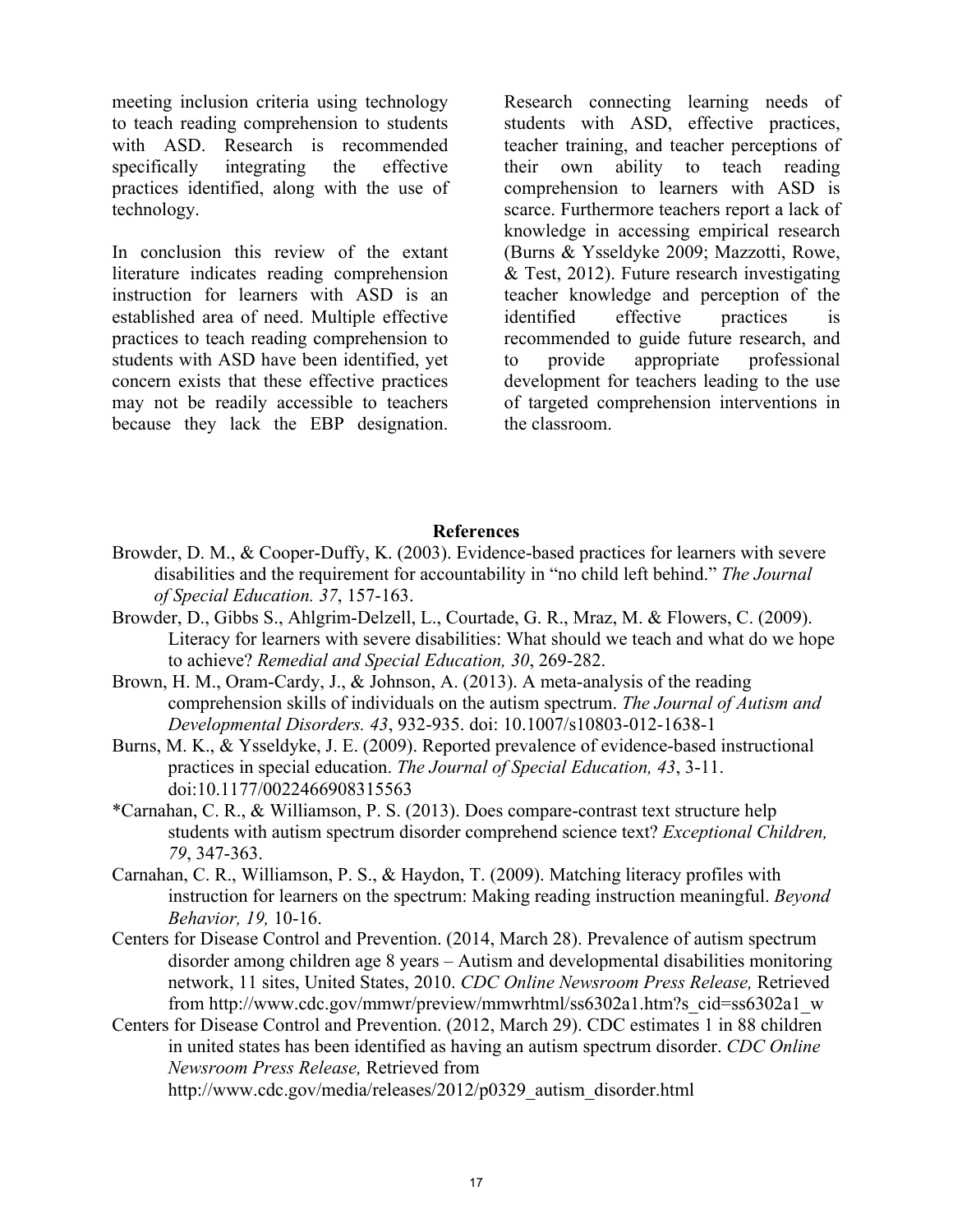- Cook, B. G., Smith, G. J., & Tankersley, M. (2012). Evidence-based practices in education. In K. R. Harris, S. Graham, & T. Urdan (Eds.), *APA educational psychology handbook* (Vol. 1, pp. 495-528). Washington, DC: American Psychological Association.
- Cooper, H. (2010). *Research synthesis and meta-analysis: A step-by-step approach* (4<sup>th</sup> ed.). Los Angeles, CA: Sage Publications.
- \*Flores, M. M., & Ganz, J. B. (2007). Effectiveness of direct instruction for teaching statement inference, use of facts, and analogies to students with developmental disabilities and reading delays. *Focus on Autism and Other Developmental Disabilities, 22*, 244-251.
- \*Flores, M. M., & Ganz, J. B. (2009). Effects of direct instruction on the reading comprehension of student with autism and disabilities. *Education and Training in Developmental Disabilities, 44*, 39-53.
- Horner, R. H., Carr, E. G., Halle, J., McGee, G., Odom, S., & Wolery, M. (2005). The use of single-subject research to identify evidence-based practice in special education.  *Exceptional Children, 71*, 165-179.
- \*Hua, Y., Hendrickson, J. M., Therrien, W. J., Woods-Groves, S., Ries, P. S., & Shaw, J. J. (2012). Effects of combined reading and question generation on reading fluency and comprehension of three young adults with autism and intellectual disability. *Focus on Autism and Other Developmental Disabilities, 27*, 135-146. doi: 10.177/1088357612 448421
- Individuals with Disabilities Education Act, 20 U.S.C. § 1400 (2004).
- International Reading Association. (2002). *Summary of the (U.S.) National Reading Panel report: Teaching children to read.* Newark, DE: U.S. Division of Research and Policy. Retrieved from http://www.reading.org/Libraries/reports-and-standards/nrp\_summary. pdf?sfvrsn=0
- \*Kamps, D. M., Barbetta, P. M., Leonard, B. R., & Delquadri, J. (1994). Classwide peer tutoring: An integration strategy to improve reading skills and promote peer interactions among students with autism and general education peers. *Journal of Applied Behavior Analysis, 27*, 49-61.
- \*Kamps, D. M., Leonard, B., Potucek, J., & Garrison-Harrell, L. (1995a, b). Cooperative learning groups in reading: An integration strategy for students with autism and general classroom peers. *Behavioral Disorders, 21*, 89-109.
- Kratochwill, T. R., Hitchcock, J. H., Horner, R. H., Levin, J. R., Odom, S. L., Rindsopf, D. M., & Shadish, W. R. (2013). Single-case intervention research design standards. *Remedial and Special Education, 34*, 26-38. Doi:10.1177/0741932512452794
- Kretlow, A. G., & Blatz, S. L. (2011). The ABCs of evidence-based practice for teachers. *Teaching Exceptional Children, 43*(5), 8-19.
- Mayton, M. R., Wheeler, J. J., Menendez, A. L., & Zhang, J. (2010). An analysis of evidence based practices in the education and treatment of learners with autism spectrum disorders. *Education and Training in Autism and Developmental Disabilities, 45*, 539-551.
- Mazzotti, V. L., Rowe, D. R., & Test, D. W. (2012). Navigating the evidence-based practice maze: Resources for teachers of secondary learners with disabilities. *Intervention in School and Clinic, 48*, 159-166. doi: 10.1177/1053451212454004
- Mesibov, G. B., & Shea, V. (2011). Evidence-based practices and autism. *Autism 15*, 114- 133. doi:10.1177/136236130934-8070
- \*Mims, P. J., Hudson, M. E., & Browder, D. M. (2012). Using read-alouds of grade-level biographies and systematic prompting to promote comprehension for students with moderate and severe developmental disabilities. *Focus on Autism and Other Developmental Disabilities, 27*, 67-80. doi: 10.117/1088357612446859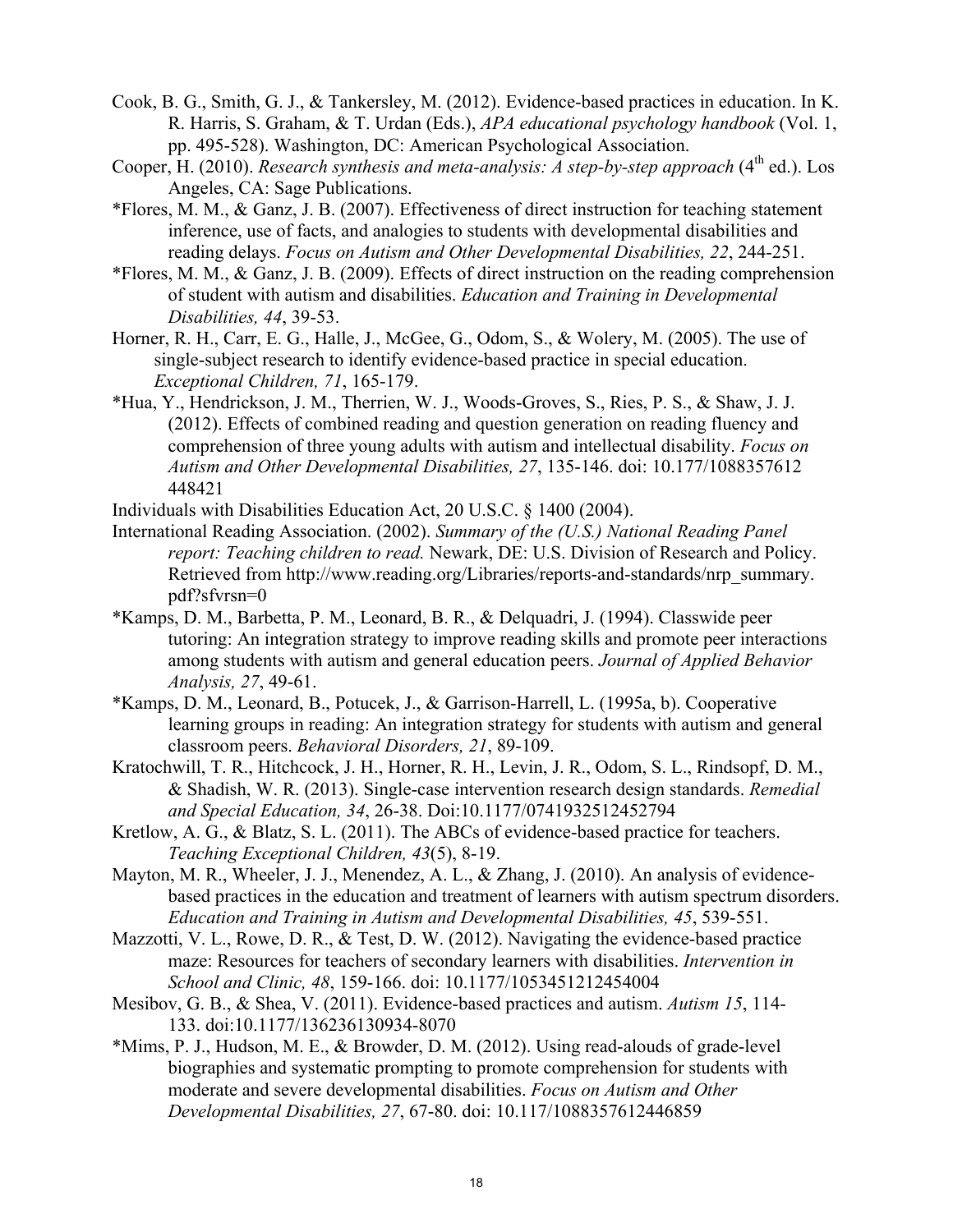- National Institute of Child Health and Human Development. (2000). *Report of the National Reading Panel. Teaching children to read: An evidence-based assessment of the scientific research literature on reading and its implications for reading instruction.* (NIH Publication No. 00-4769). Washington, DC: U.S. Government Printing Office.
- No Child Left Behind Act of 2001, Pub. L. No. 107-110, 115 Stat. 1452 (2002).
- Odom, S. L., Brantlinger, E., Gersten, R., Horner, R. H., Thompson, B., & Harris, K. R. (2005). Research in special education: Scientific methods and evidence-based practices.  *Exceptional Children, 71*, 137-148.
- Odom, S. L., Brown, W. H., Frey, T., Karasu, N., Smith-Canter, L. L., & Strain P. S. (2003). Evidence-based practices for young children with autism: Contributions for single subject design research. *Focus on Autism and Other Developmental Disabilities, 18*, 166-175.
- Reichow, B., Volkmar, F. R., Cicchetti, D. V. (2008). Development of the evaluative method for evaluating and determining evidence-based practices in autism. *Journal of Autism and Developmental Disorders 31*, 1311-1399. doi:10.1007/s10803-007-0517-7
- Ricketts, J. (2011). Research review: reading comprehension in developmental disorders of language and communication. *The Journal of Child Psychology and Psychiatry, 52*(11), 1111-1123. doi: 10.1111/j.1469-7610.2011.02438.x
- \*Roux, C., Dion, E., Barrette, A., Dupere, V., & Fuchs, D. (2014). Efficacy of an intervention to enhance reading comprehension of students with high-functioning autism spectrum disorder. *Remedial and Special Education,* 1-12. doi: 10.1177/0741932514533998
- Santangelo. T., & Graham, S. (February, 2012). *Spelling Instruction for elementary-aged students: A meta-analytic review.* Presentation given at the annual Pacific Coast Research Conference, Coronado, CA.
- Smith, S. W., & Barnhill, G. P. (2001). Current topics in review: What's new in AS research: A synthesis of research conducted by the Asperger syndrome project. *Intervention in School and Clinic, 36*, 300-305.
- \*Solis, M., McCulley, L., & Zein, F. E. (2013). *An alternating treatments comparison of reading comprehension interventions for students with autism spectrum disorders.* Presentation given at The Meadows Center. Texas
- Spooner, F., & Browder, D. M. (2015). Raising the bar: Significant advances and future needs for promoting learning for students with severe disabilities. *Remedial and Special Education, 36*, 28-32. doi:10.1177/074193251455022
- Spooner, F., Knight, V. F., Browder, D. M., & Smith, B. R. (2011). Evidence-based practice for teaching academics to learners with severe developmental disabilities. *Remedial and Special Education, 33*, 374-387. doi:10.1177/0741932511421634
- \*Stringfield, S. G., Luscre, D. & Gast, D. L. (2011). Effects of a story map on accelerated reader postreading test scores in students with high-functioning autism. *Focus on Autism and Other Developmental Disabilities, 26*, 218-229. doi:10.1177/1088357611423543
- Whalon K. J., Al Otaiba S., & Delano, M. E. (2009). Evidence-based reading instruction for individuals with autism spectrum disorders. *Focus on Autism and Other Developmental Disabilities*, *24*, 3-16. doi:10.1177/1088357608328515
- \*Whalon K. J., & Hanline, M. F. (2008). Effects of reciprocal questioning on the question generation and responding of children with autism spectrum disorder. *Education and Training in Developmental Disabilities, 43*, 367-387.
- Whalon K. J., & Hart, J. E. (2011). Children with autism spectrum disorder and literacy instruction: An exploratory study of elementary inclusive settings. *Remedial and Special Education, 32*, 243-255. doi:10.1177/0741932510362174